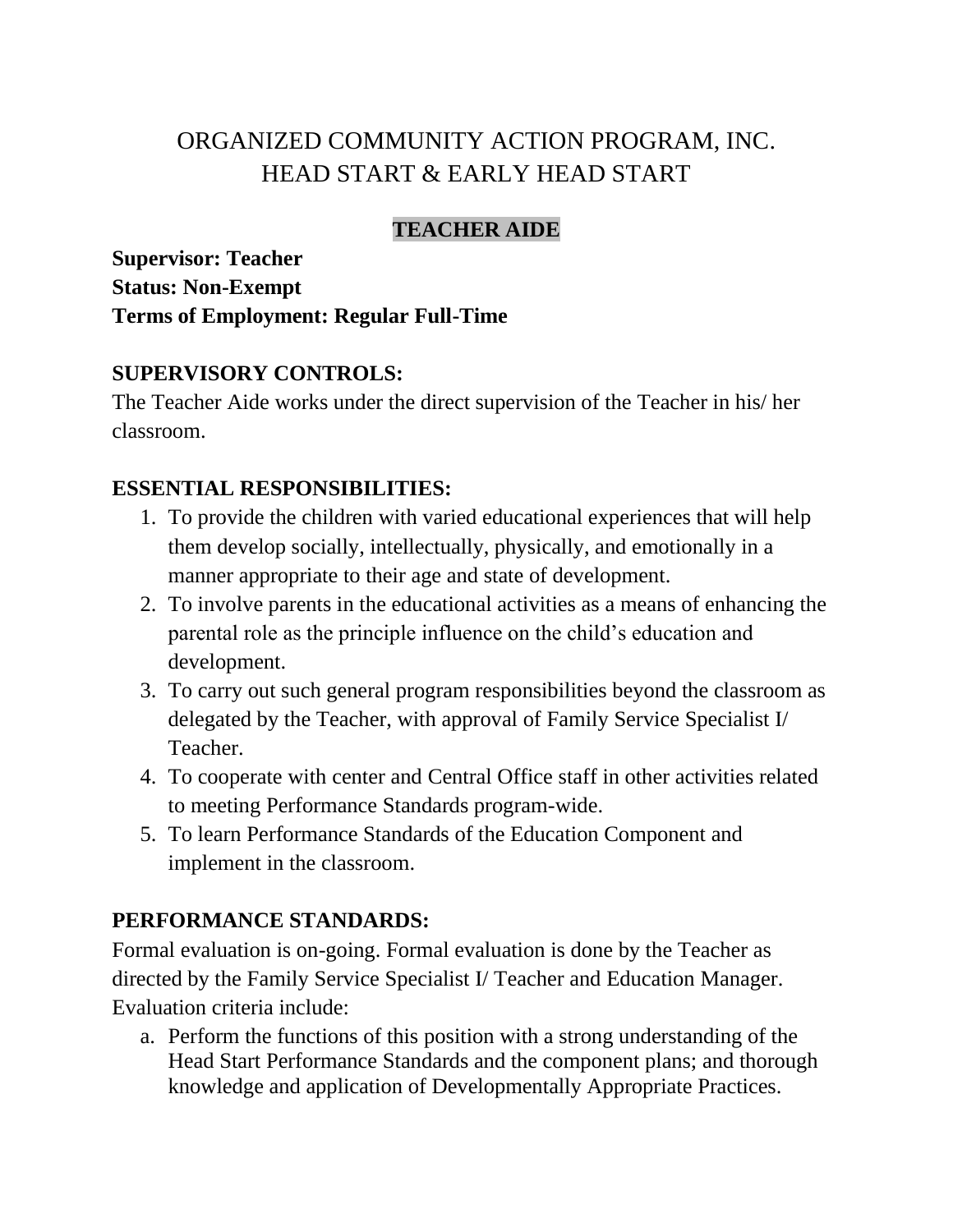- b. Cooperation with Central Office staff, Family Service Specialist I/Teacher, and other center staff.
- c. Ability and willingness to assume responsibility for classroom during absence of supervisor.

## **DUTIES:**

- 1. Assume responsibility of classroom and implement education program in absence of teacher.
- 2. Assist in development of weekly lesson plans.
- 3. Assist in planning for and conducting field trips.
- 4. Participate in all center staff meetings.
- 5. Attend Parent Committee meetings as directed.
- 6. Assume limited non-classroom responsibilities as directed.
- 7. Upgrade own knowledge and skills in field on continuing basis with priority of obtaining CDA/ AA degree in Childcare Development/ Early Childhood Education (ECE).
- 8. Conducts a minimum of 2 home visits per year and 2 Parent Conferences of every child in the classroom to discuss the child's individual development and progress.
- 9. Assist in maintaining individual records on children.
- 10. Assist with guiding and facilitating activities of the children, including daily activities, field trips, selecting and arranging equipment and materials in the classroom.
- 11. Assist with conducting daily health checks and playground and safety checks.
- 12. Assist with maintaining a safe and healthy classroom environment. Assure that classroom equipment, furniture, materials, and supplies are properly maintained and stored.
- 13. Assist with implementing individual children's IEP activities; completing Weekly and Monthly Implementation forms.
- 14. Assist with completing daily observation notes on enrolled children and completes TS GOLD assessments by deadline.
- 15. Assist with administering developmental screenings (Ages and Stages and EDECA).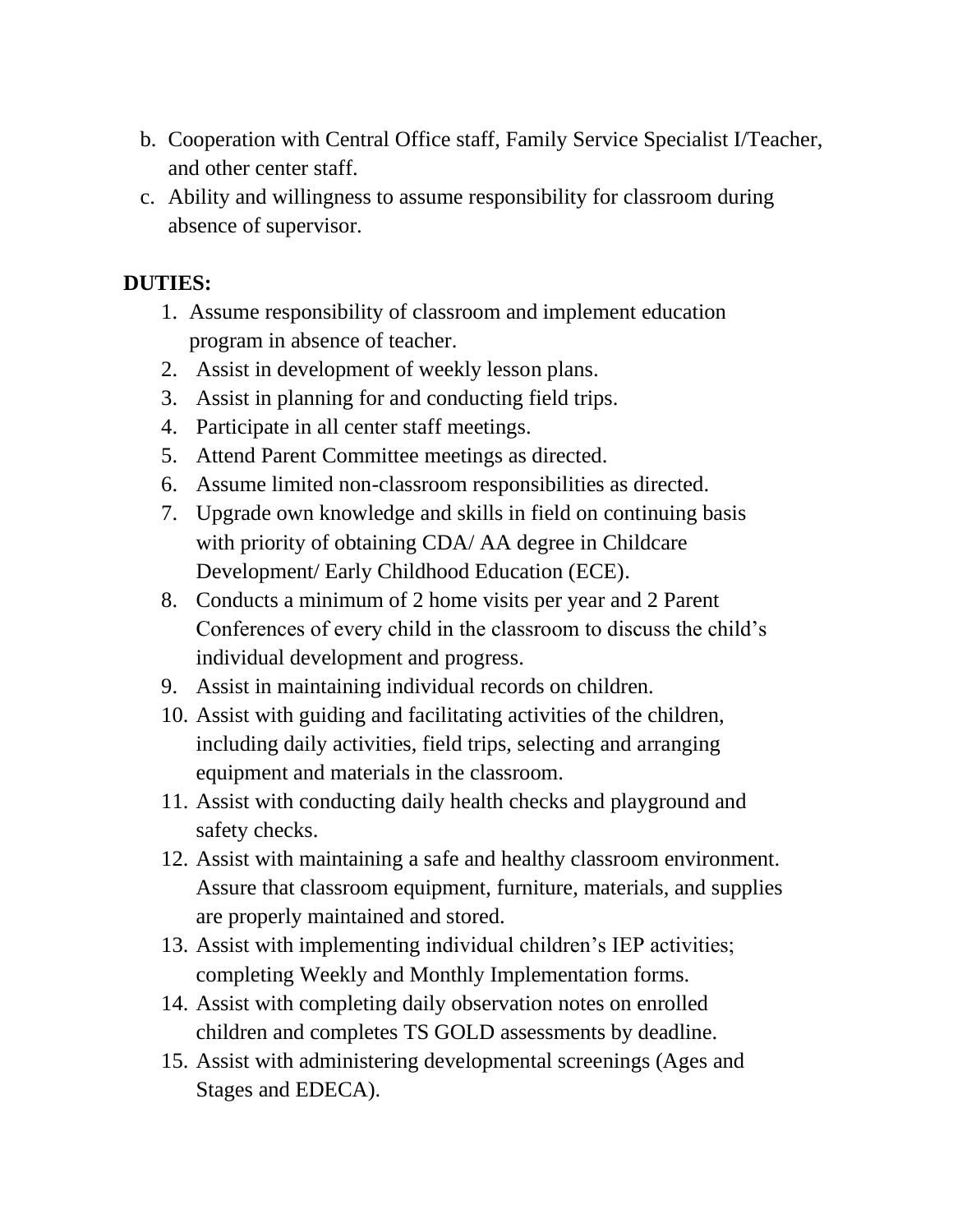## **QUALIFICATIONS:**

- 1. An Associate degree in Childcare Development will be given preference or at a minimum CDA credential or enrolled in a CDA credential program to be completed within 18 months of the time of hire in accordance with the Head Start Act.
- 2. Must demonstrate with reference the ability to work with children and families of diverse background.
- 3. Must have documented experience working with children age three to five.
- 4. Should have experience in classroom or day care center.
- 5. Requirements for position include an up-to-date physical and TB test and signed declaration form of violent felonies or denial thereof and proof of education.
- 6. Must be able to pass through local, state, and federal criminal checks and child abuse clearance.
- 7. Must have the mental and physical ability to perform job duties.
- 8. Current physical examination and TB screen documentation upon hire.

## **Physical Demands:**

The physical demands described are representative of those that must be met by an employee to successfully perform the essential functions of this job. Reasonable accommodation may be made to enable individuals with disabilities to perform the essential functions.

While performing the duties of this job, the employee is regularly required to sit; use hands to finger, handle or feel objects, tools, or controls; reach with hands and arms; talk or hear; and taste or smell. The employee frequently is required to walk and stoop, kneel, crouch or crawl. The employee is occasionally required to stand and climb or balance.

The employee must regularly lift and/or move up to 10 pounds, frequently lift and/or move up to 50 pounds; specific vision abilities required by this job include close vision, distance vision, color vision, peripheral vision, depth perception and the ability to adjust focus.

### **Work Environment:**

The work environment characteristics described here are representative of those an employee encounters while performing the essential functions of this job. Reasonable accommodations may be made to enable individuals with disabilities to perform the essentials functions.